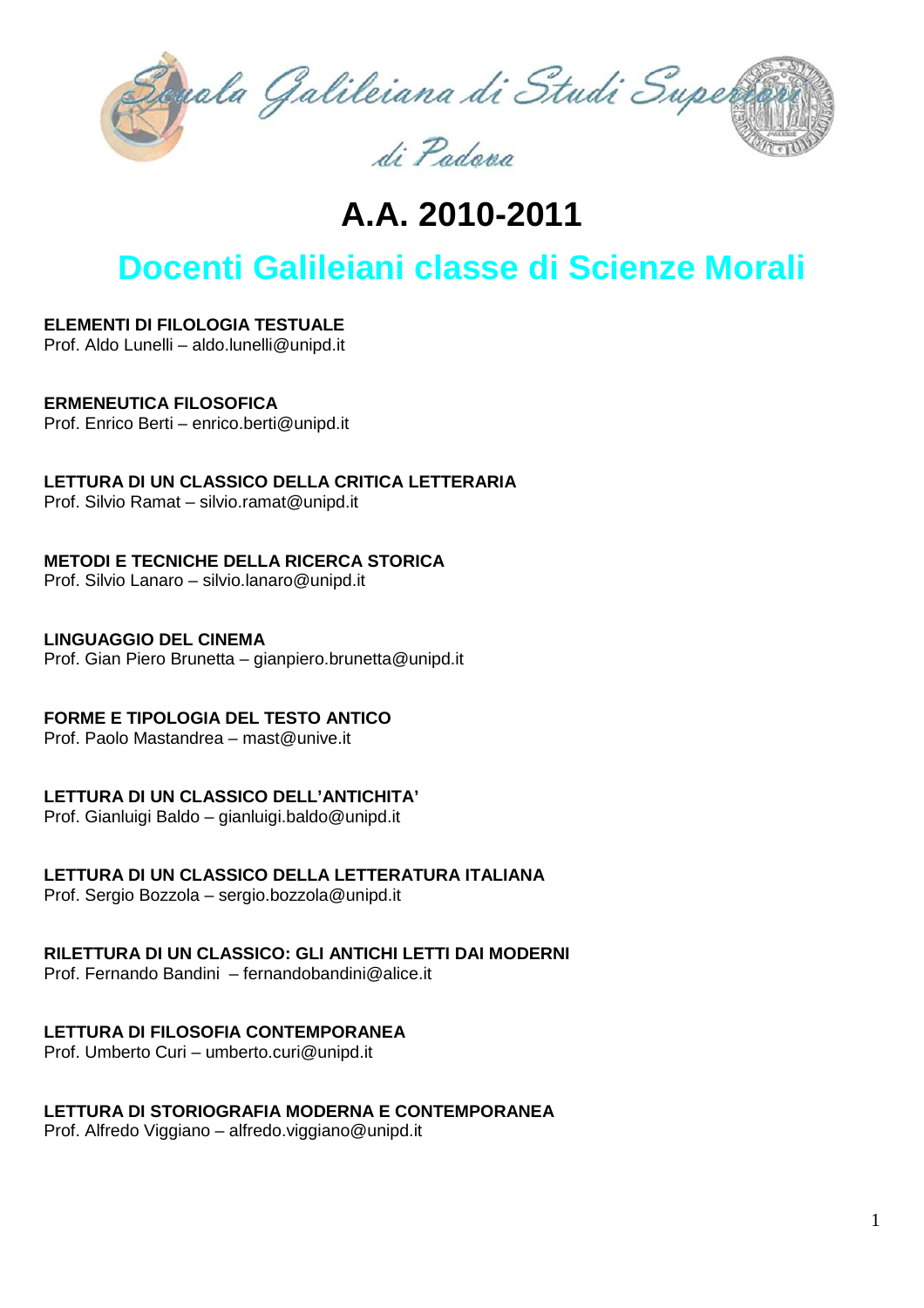## **STORIOGRAFIA ANTICA**

Prof.ssa Alessandra Coppola – alessandra.coppola@unipd.it

#### **LETTURE DI MICRO COMPARAZIONE GIURIDICA**

Prof. Giorgio Cian – giorgio.cian@unipd.it

#### **PROBLEMI DI DIRITTO INTERNAZIONALE**

Prof.ssa Maria Laura Picchio Forlati - picchioforlati@giuri.unipd.it

#### **EGUAGLIANZA E LIBERTÀ NELLA STORIA DEL DIRITTO COSTITUZIONALE**

Prof.ssa Lorenza Carlassare – lorenza.carlassare@unipd.it

## **LETTURA DI UN CLASSICO DEL PENSIERO ECONOMICO**

Prof. Gianfranco Tusset – gianfranco.tusset@unipd.it

## **Docenti Galileiani classe di Scienze Naturali**

#### **ANALISI**

Prof. Pierpaolo Soravia – soravia@math.unipd.it

#### **CALCOLO I**

Prof. Franco Cardin – cardin@math.unipd.it Personal Web Page: http://www.math.unipd.it/~cardin

## **INTRODUZIONE AI MODELLI PROBABILISTICI**

Prof. Michele Pavon – pavon@math.unipd.it Personal Web Page: http://www.math.unipd.it/~pavon/

#### **TERMODINAMICA**

Prof. Antonio Saggion – saggion@pd.infn.it

## **MODELLI DI FORME NATURALI**

Prof. Andrea Rinaldo – andrea.rinaldo@unipd.it, rinaldo@idra.unipd.it

#### **FISICA DELLA MATERIA CONDENSATA**

Prof. Flavio Toigo – flavio.toigo@unipd.it, toigo@pd.infn.it

## **TEORIA DELLA MISURA e PROBABILITA' 1**

Prof. Alexander Meskhi – alex72meskhi@yahoo.com Personal Web Page: http://www.rmi.ge/~meskhi/

## **TEORIA DELLA MISURA e PROBABILITA' 2**

Prof. Paolo Guiotto – parsifal@math.unipd.it Personal Web Page: http://www.math.unipd.it/~parsifal/